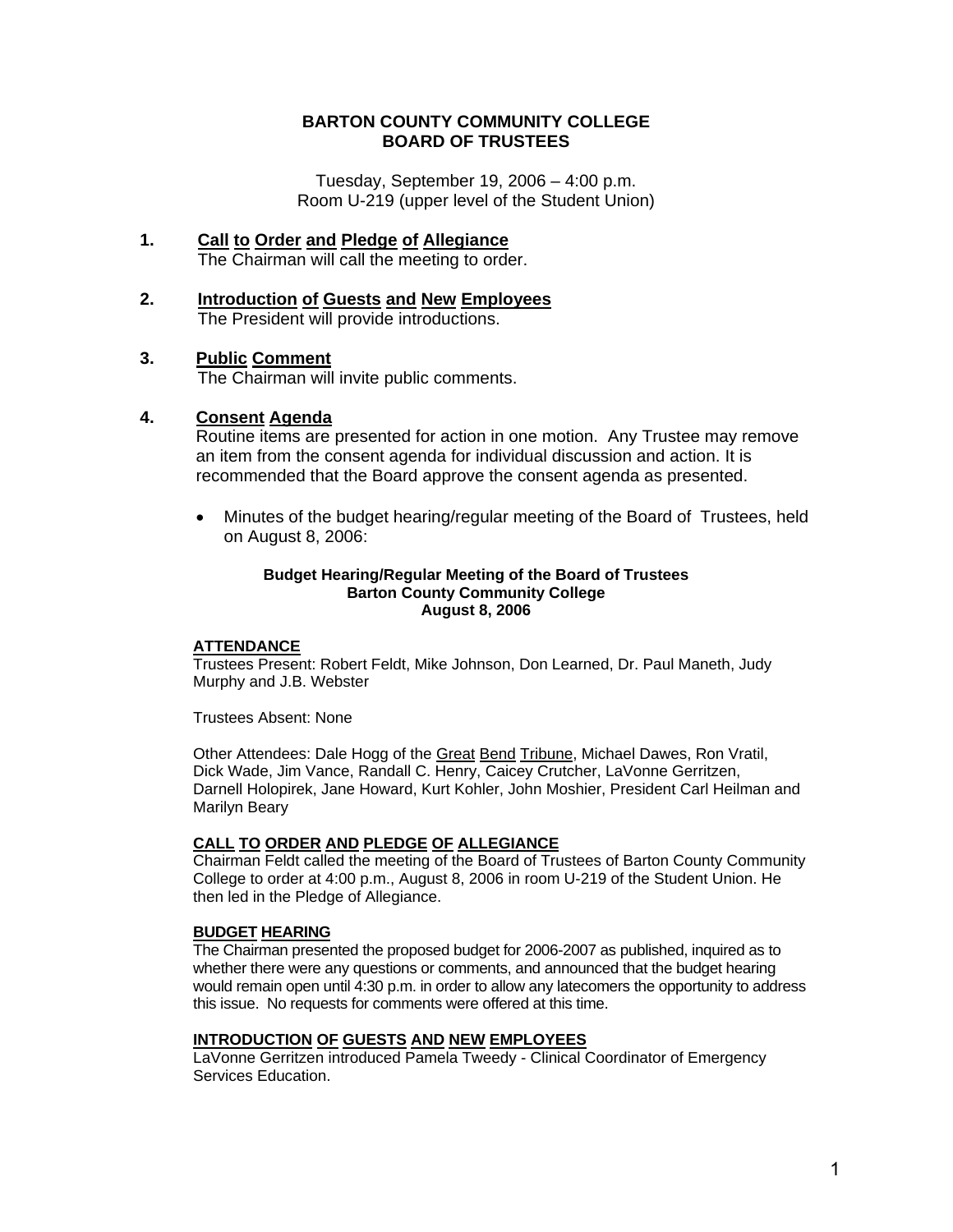Kurt Kohler introduced Oliver Twelvetrees - Head Men's Soccer Coach, Robert Marney - Assistant Track & Cross Country Coach, Tim Perry - Assistant Men's Basketball Coach, Bob Casper - Women's Soccer Coach and Chance Lindley - Assistant Women's Basketball Coach.

### **PUBLIC COMMENT**

Chairman Feldt asked if there were any public comments; there were none.

#### **EXECUTIVE REPORTS**

 Dr. Heilman presented executive limitations reports relative to general executive constraint and financial condition.

### **MONITORING REPORTS**

Dr. Heilman presented ENDS monitoring reports.

### **CONSENT AGENDA**

The following were included in the consent agenda for consideration:

- Minutes of the regular meeting of the Board of Trustees, held on July 18, 2006
- Minutes of the special meeting of the Board of Trustees, held on August 2, 2006
- Minutes of the special meeting of the Board of Trustees, held on August 4, 2006
- **Personnel**

 *Trustee Webster moved that the consent agenda be approved as presented. The motion was seconded by Trustee Learned.* Following discussion, the motion carried 6-0.

### **ACTION ITEMS**

 **Filling of Board Vacancy** – Chairman Feldt advised that the Board had received completed application packets from Dr. Edward Jones, John Moshier and James C. Vance. John Moshier and Jim Vance were present; however, Dr. Jones was unable to attend the meeting. The applicants were given the opportunity to dialog with the Trustees.

 Chairman Feldt then advised that he would state the applicants' names individually and, through a show of hands, the Board would vote on each. John Moshier received five votes, Jim Vance received one vote, and Dr. Jones received no vote. Chairman Feldt extended the Board's appreciation to Mr. Vance and Dr. Jones for their interest in the position and congratulated Mr. Moshier on his appointment to the Board.

#### **Proposed Revision of Board Policy**

 Chairman Feldt advised that in order to provide better clarify as well as concise budgetary planning, it was recommended that the Board of Trustees approve revisions to item #3 in the Executive Limitations Financial Condition policy.

 *Trustee Murphy moved that the Board revise #3 of the policy to state, "Make any purchase or expend any funds without prudent protection against conflict of interest for over \$50,000. Purchases cannot be made without seeking at least three competitive quotes or sealed bids, submitted on prepared specifications. No purchase shall be made*  except on the basis of quality, cost, and service. Preference shall be given to local *vendors who can provide like quality products and services, and who meet bid specifications within 5%. Any purchase or expenditure of \$50,000 or more requires Board approval." The motion was seconded by Trustee Learned.* Following discussion, the motion carried 6-0.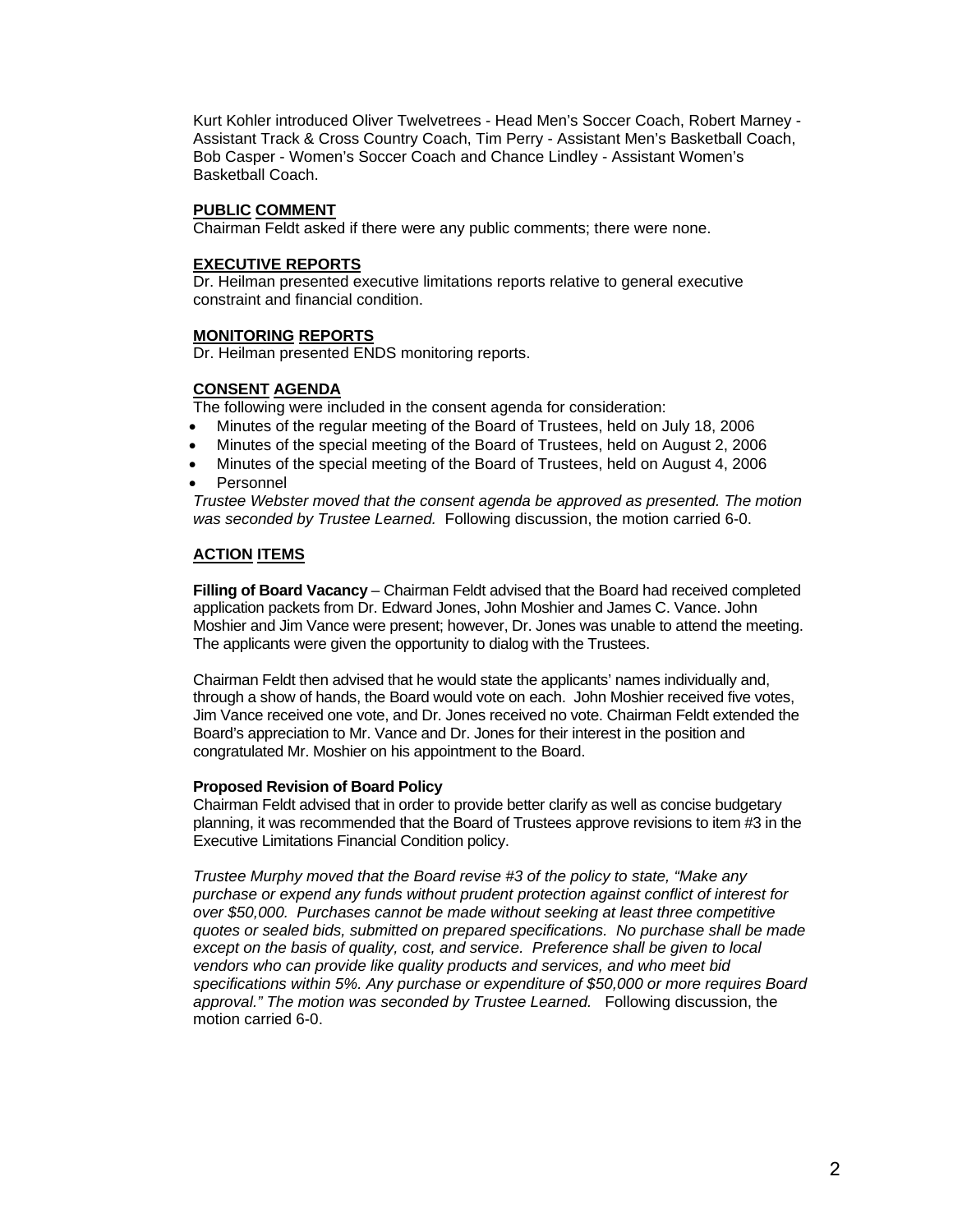#### **Approval of 2006-2007 Budget**

 At 4:30 p.m., Chairman Feldt closed the budget hearing and again invited any public comment. There was none offered. *Trustee Learned moved that the Board approve the budget as published. The motion was seconded by Trustee Webster.* Following discussion, the motion carried 6-0.

 **New Administrative Positions** – The President requested Board approval to establish two new administrative positions: a) Vice President of Instruction and Student Services and b) Dean of Student Services. *Trustee Maneth moved that the Board approve the establishment of the two new administrative positions as requested. The motion was seconded by Trustee Johnson.* Following discussion, the motion carried 6-0.

### **INFORMATION AND DISCUSSION**

The following items were presented:

- KBOR Report Dr. Heilman presented a news release from the Kansas Board of Regents relating to FY 2007 performance funding.
- KACCT Report Trustee Johnson advised that there had been no further meetings and that the next meeting would be held on September 8 and 9 in Wichita. He also reminded the Board that the annual KACCT retreat would be held at Barton County Community College in June, 2007.
- September Board Meetings/Activities
- President's Report of Monthly Activities

### **ADJOURNMENT**

The meeting adjourned at 4:45 p.m.

 $\frac{1}{2}$  ,  $\frac{1}{2}$  ,  $\frac{1}{2}$  ,  $\frac{1}{2}$  ,  $\frac{1}{2}$  ,  $\frac{1}{2}$  ,  $\frac{1}{2}$  ,  $\frac{1}{2}$  ,  $\frac{1}{2}$  ,  $\frac{1}{2}$  ,  $\frac{1}{2}$  ,  $\frac{1}{2}$  ,  $\frac{1}{2}$  ,  $\frac{1}{2}$  ,  $\frac{1}{2}$  ,  $\frac{1}{2}$  ,  $\frac{1}{2}$  ,  $\frac{1}{2}$  ,  $\frac{1$ 

Robert Feldt, Chair Mike Johnson, Secretary

• Minutes of the special meeting of the Board of Trustees, held on September 6, 2006:

#### **Special Meeting of the Board of Trustees Barton County Community College September 6, 2006**

#### **ATTENDANCE**

 Trustees Present: Robert Feldt, Mike Johnson, Don Learned, Dr. Paul Maneth, John Moshier and J.B. Webster

Trustees Absent: None

 Other Attendees: Dr. Gillian Gabelmann, Michelle Moshier, Mike Dawes, Shirley Smith, President Carl Heilman and Marilyn Beary

#### **CALL TO ORDER**

 Chairman Feldt called the special meeting of the Board of Trustees of Barton County Community College to order at 11:45 a.m., September 6, 2006 in room U-219 of the Student Union. He advised that the purpose of the special meeting was to administer the official oath of office to John Moshier who was appointed to the Board at the August 8, 2006 regular meeting.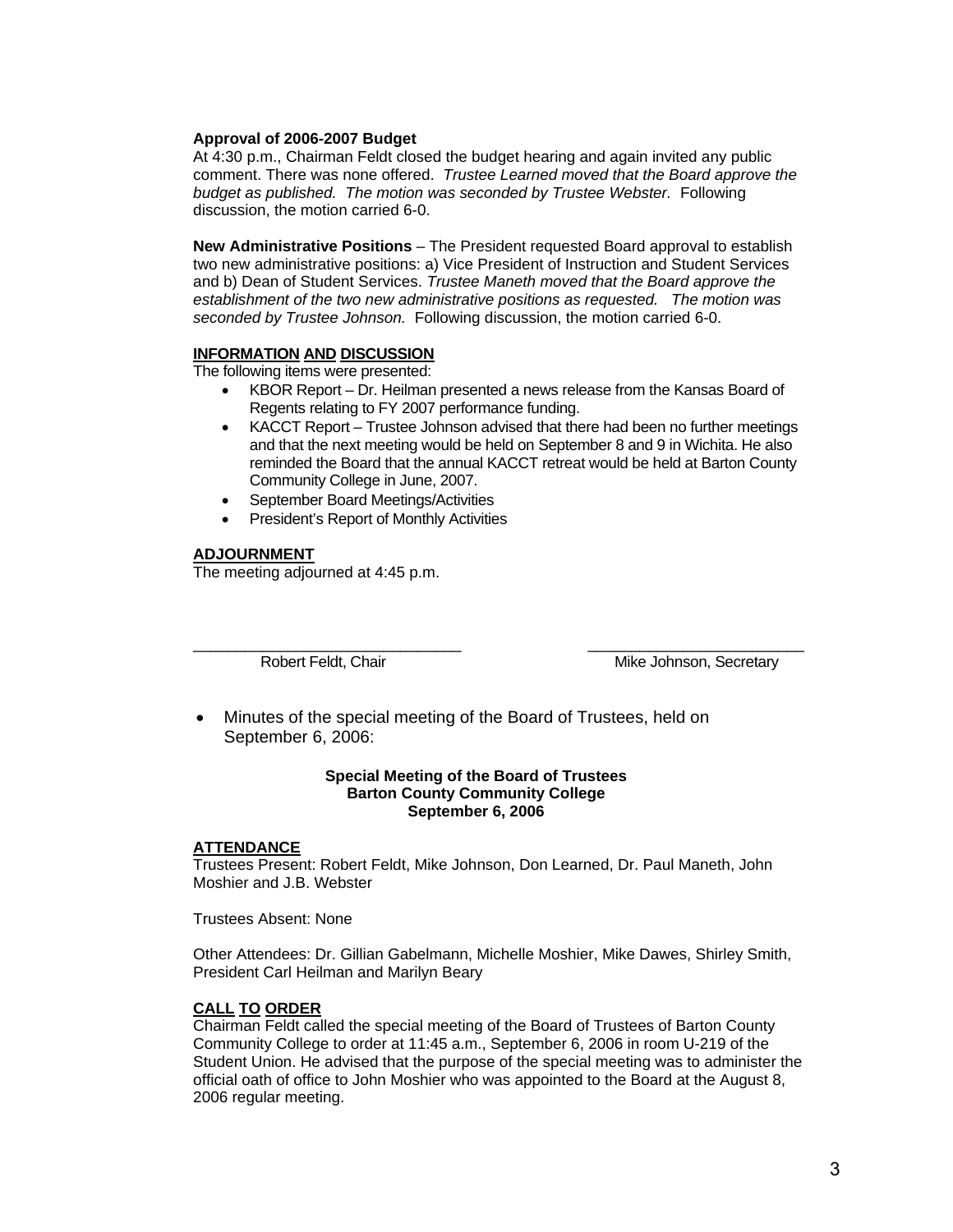### **OATH OF OFFICE**

 The official oath of office was administered to Trustee John Moshier by Marilyn Beary, Assistant to the President. The Trustees welcomed Trustee Moshier to the Board and expressed their appreciation of his support of the College and its future.

#### **ADJOURNMENT**

 The special meeting adjourned at 11:50 a.m.Chairman Feldt advised that the monthly study session would begin at 12:00 noon as published.

 $\frac{1}{2}$  ,  $\frac{1}{2}$  ,  $\frac{1}{2}$  ,  $\frac{1}{2}$  ,  $\frac{1}{2}$  ,  $\frac{1}{2}$  ,  $\frac{1}{2}$  ,  $\frac{1}{2}$  ,  $\frac{1}{2}$  ,  $\frac{1}{2}$  ,  $\frac{1}{2}$  ,  $\frac{1}{2}$  ,  $\frac{1}{2}$  ,  $\frac{1}{2}$  ,  $\frac{1}{2}$  ,  $\frac{1}{2}$  ,  $\frac{1}{2}$  ,  $\frac{1}{2}$  ,  $\frac{1$ 

Robert Feldt, Chair Mike Johnson, Secretary

Recorded by Marilyn Beary

• Personnel

 Duane Rea – Security Officer (replacement) Rita Williamson – English & Reading Tutor (replacement - part-time) Jeremy Cantrell – Groundskeeper 1 - Field Maintenance (new position - part time) Amanda Ney - Assistant Care Provider (replacement – part-time)

 Jennifer Swenson - Academic Advisor - Junction City (replacement) Diana Cahoone – Peer Education Advisor (new position – part-time)

## **5. Linkage/Commentary**

Charles Perkins, Director of Information Technology, will present information relative to ITV and address the Board's ENDS.

### *Information Technology*

 Purpose of this presentation is to communicate how information technology supports the availability of online courses; local, national, and international.

 Introduction and Overview Resources **Definitions** 

Board Ends Statements

Linkage between IT – Online Learning and ENDs.

- END Essential Skills
- END Work Preparedness
- END Academic Advancement
- END Personal Enrichment
- END "Barton Experience"
- END Regional Workforce Needs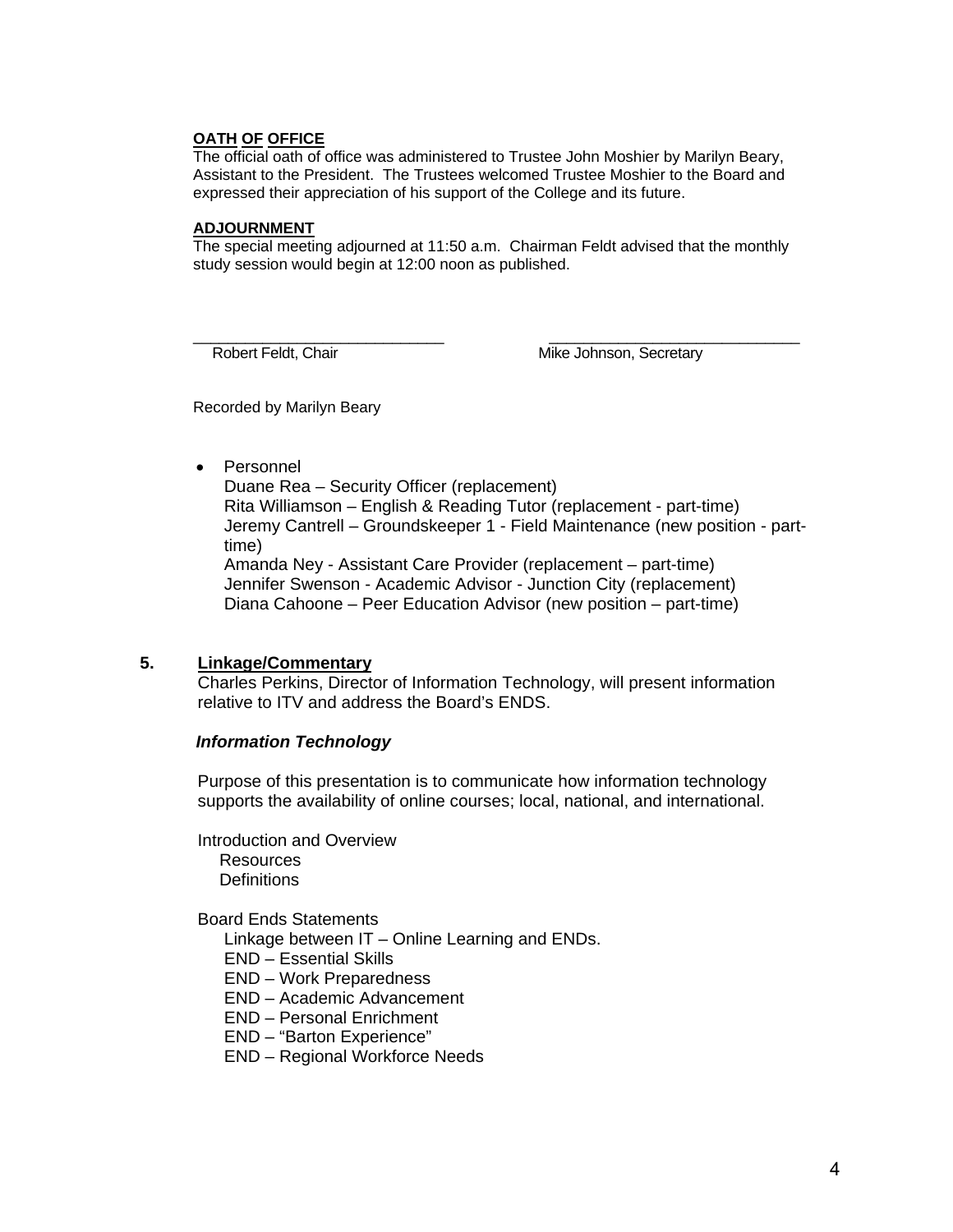Implications for the college of the future; 5-10 years from now. The world is flat Presidents staff presentation May 06 Presentation to IT staff September 06 The world communicates differently, Do you? IT department staffing.

## **6. ENDS Review**

The Board will review its ENDS statements on a monthly basis.

## **POLICY TYPE: ENDS POLICY TITLE: ESSENTIAL SKILLS**

- Students will be given the opportunity to acquire essential skills *acquire the skills needed to be successful for the program they are in*.
- Students will be provided remediation as needed *move to #3*.
- Students will have the essential skills to succeed in the workplace.
- Students will have the essential skills to lead productive lives.

### *POSSIBLE ADDITIONAL ENDS STATEMENT: People will be able to obtain Bachelor's and advanced degrees through study on the Barton campus.*

# **POLICY TYPE: ENDS POLICY TITLE: WORK PREPAREDNESS**

Students will be prepared for success in the workplace.

- 1. Students will have the skills and knowledge required for successful entry into the workplace.
- 2. Students will have the work ethics, discipline, and collaborative skills necessary to be successful in the workplace.
- 3. Students will have the skills and knowledge necessary to maintain, advance, or change their employment or occupation.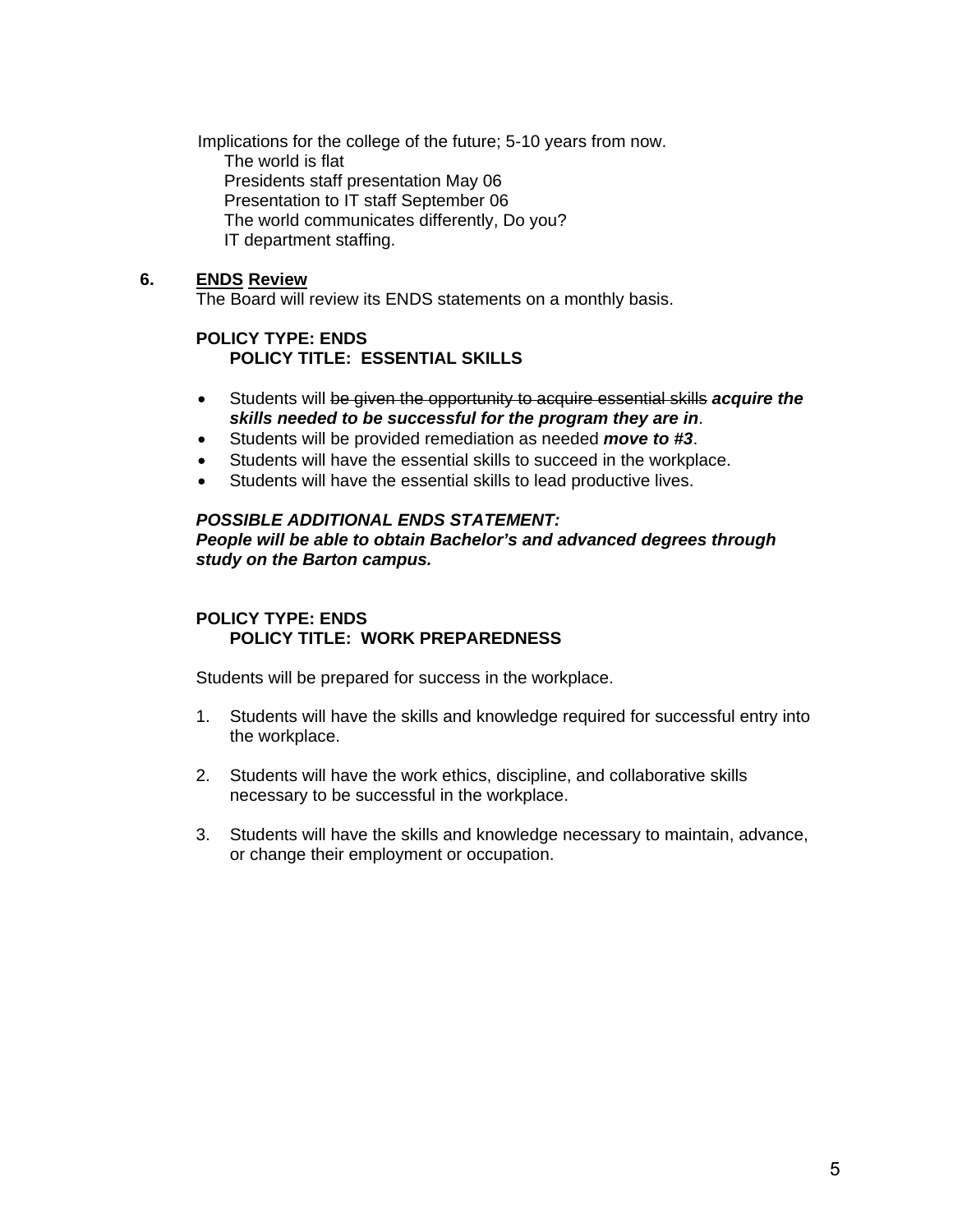# **POLICY TYPE: ENDS POLICY TITLE: ACADEMIC ADVANCEMENT**

 Students desiring academic advancement will be prepared for successful transfer to other colleges and universities.

- 1. Students will have the academic prerequisites sufficient for successful transfer.
- 2. Students will have appropriate knowledge of transfer requirements.
- 3. Students will have adequate preparation to be successful after transfer to other colleges or universities.

## **POLICY TYPE: ENDS POLICY TITLE: PERSONAL ENRICHMENT**

- Recipients pursuing individual interests will be personally enriched.
- Individuals/students will have the opportunity to experience various cultural activities.
- Individuals/students will have the opportunity to participate in College activities.
- Intercollegiate athletics and other extra curricular programs and activities will provide educational opportunities that improve the lives of the participant(s).

## *Students will be broadened in their cultural experiences.*

## **POLICY TYPE: ENDS POLICY TITLE: "BARTON EXPERIENCE"**

- 1. Students will be positive about their Barton experience.
- 2. In exit surveys and other feedback report mechanisms, students will speak positively of their experiences at Barton.
- 3. Students will cite individual, personal, caring attention from faculty and staff as a significant factor in how they perceive their experience at Barton.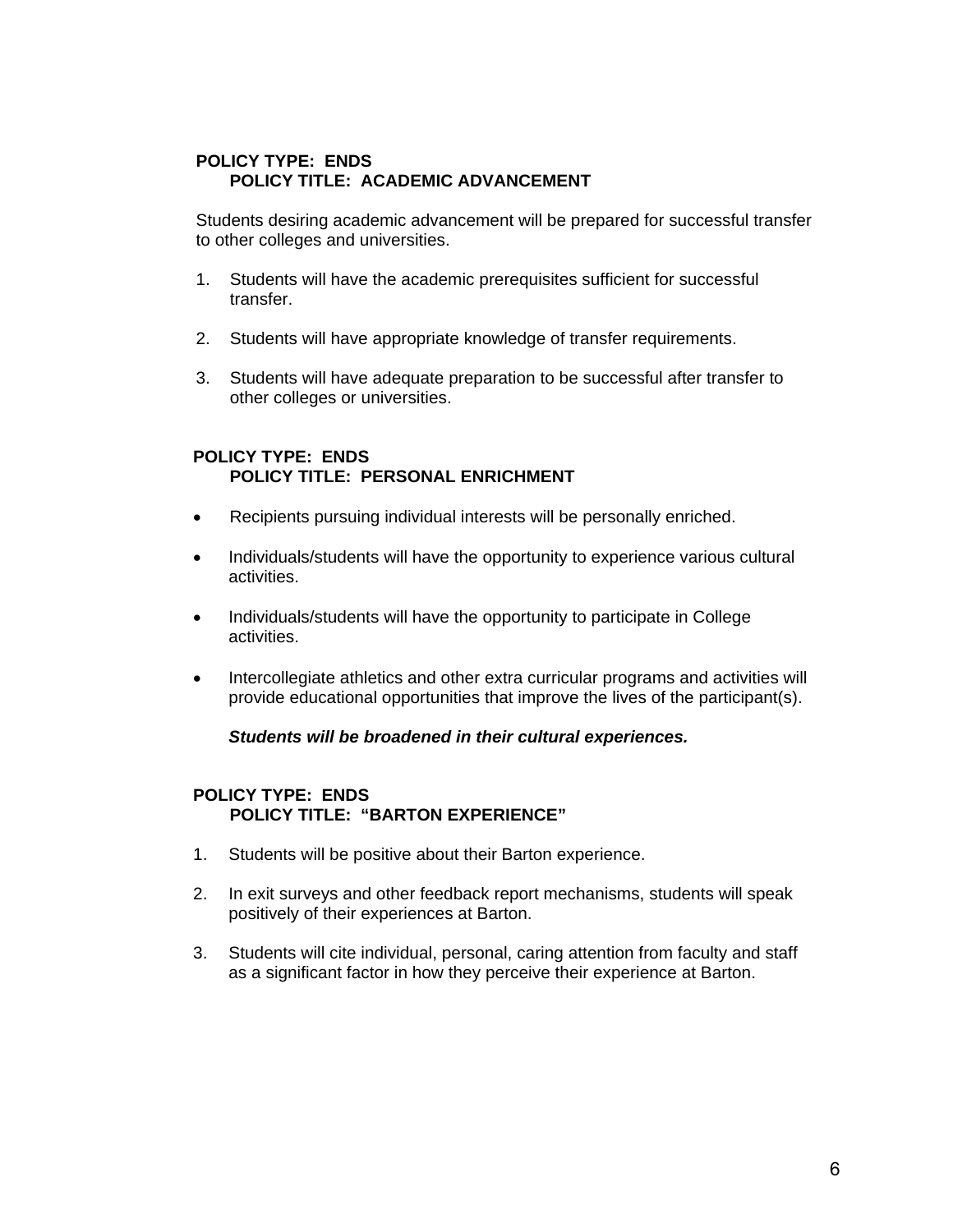# **POLICY TYPE: ENDS POLICY TITLE: REGIONAL WORKFORCE NEEDS**

 Barton County Community College will take a leadership role in the development and expansion of employment opportunities.

## *Employment Opportunities in Barton County will be expanded.*

## **7. Executive Limitations Review**

The Board will review its Executive Limitations statements on a monthly basis.

## **POLICY TYPE: EXECUTIVE LIMITATIONS POLICY TITLE: GENERAL EXECUTIVE CONSTRAINT**

The President shall act at all times in an exemplary manner consistent with the responsibilities and expectations vested in that office. The President shall act in a manner consistent with Board policies and consistent with those practices, activities, decisions, and organizational circumstances which are legal, prudent, and ethical.

Accordingly, the President may not:

- 1. Deal with students, staff, or persons from the community in an inhumane, unfair, or undignified manner.
- 2. Make decisions except by a process where openness is maintained.
- 3. Permit financial conditions which risk fiscal jeopardy, compromise Board ENDS priorities, or fail to show a generally acceptable level of foresight.
- 4. Provide information to the community, Board, or College constituencies which is untimely, inaccurate, or misleading.
- 5. Permit conflict of interest in awarding purchases or other contracts or hiring of employees.
- 6. Allow the day-to-day operations to impede the vision or prevent the achievement of the ENDS of the College.
- 7. Manage the College without adequate administrative policies for matters involving instructional services, administrative and financial services, human resources, marketing and economic development, enrollment management, and student services.
- 8. Allow any violation of any laws, rules or regulations, or of any breach of Board policies.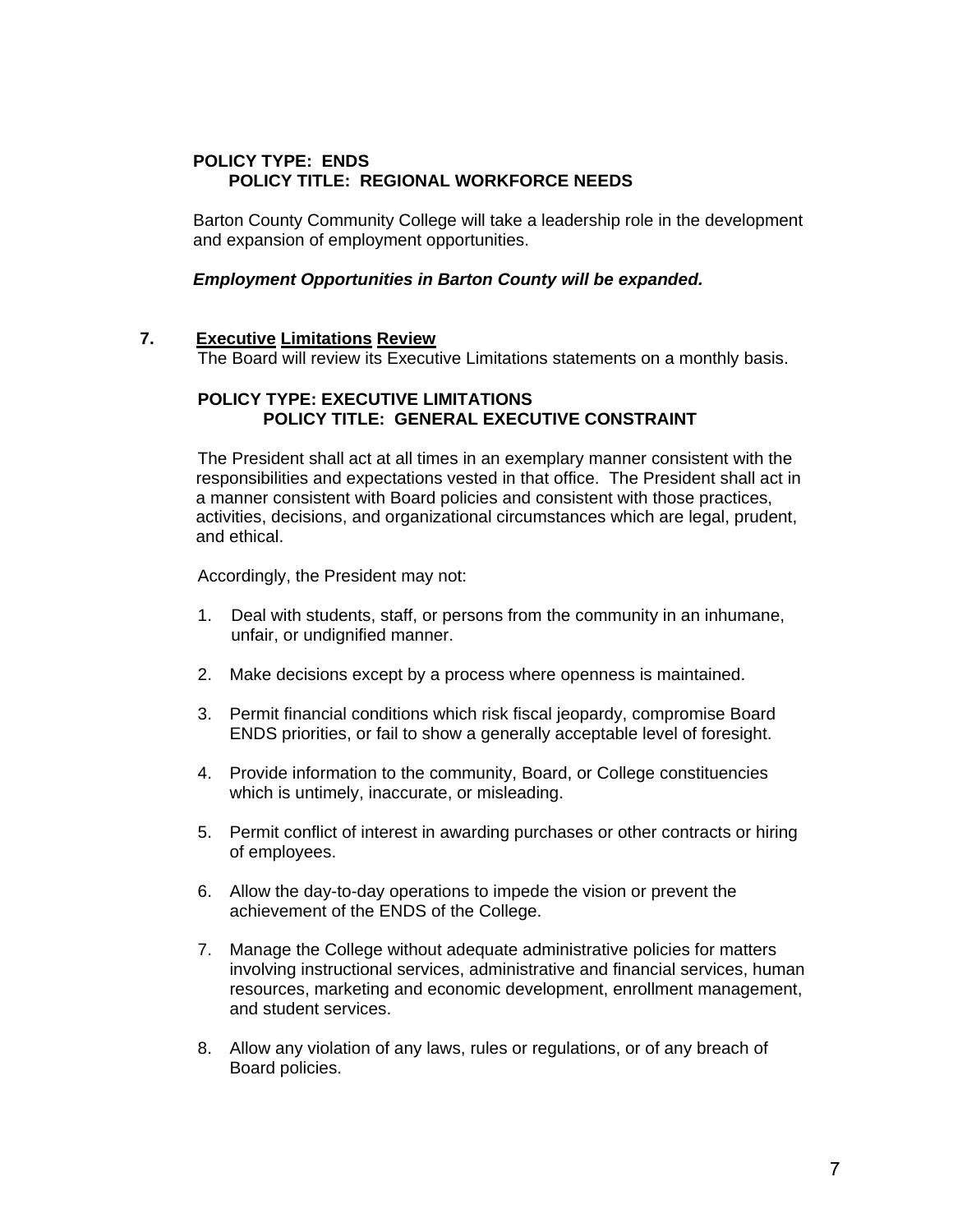- 9. Allow assets to be unprotected, inadequately maintained, or unnecessarily risked.
- 10. Inform fewer than two administrators of President and Board issues and processes.
- 11. Establish dean or vice-president level positions without prior authorization of the Board. The President is constrained from establishing a position at this level through hiring a new staff member or transferring currently employed personnel without prior consent.
- 12. Implement new programs without Board approval.

## **POLICY TYPE: EXECUTIVE LIMITATIONS POLICY TITLE: HUMAN RELATIONS**

The President shall create and sustain an environment for living, working, teaching, and learning that supports the development and realization of human potential and promotes the College's core values. Treatment of and dealing with students, staff, and persons from the community, shall be humane, fair, and dignified.

Accordingly, the President may not:

- 1. Operate without policies and/or procedures which set forth staff and student rules, provide for effective handling of grievances, ensure due process, and protect against wrongful conditions.
- 2. Discriminate against anyone for expressing an ethical dissent.
- 3. Fail to comply with all laws, rules, and regulations pertaining to employees and students including those pertaining to:

 Terminations and Resignations **Discrimination**  Equal Opportunity Sexual Harassment Rights of Privacy

- 4. Prevent students and staff from using established grievance procedures.
- 5. Fail to acquaint students and staff with their rights and responsibilities.
- 6. Fail to maintain confidentiality where appropriate.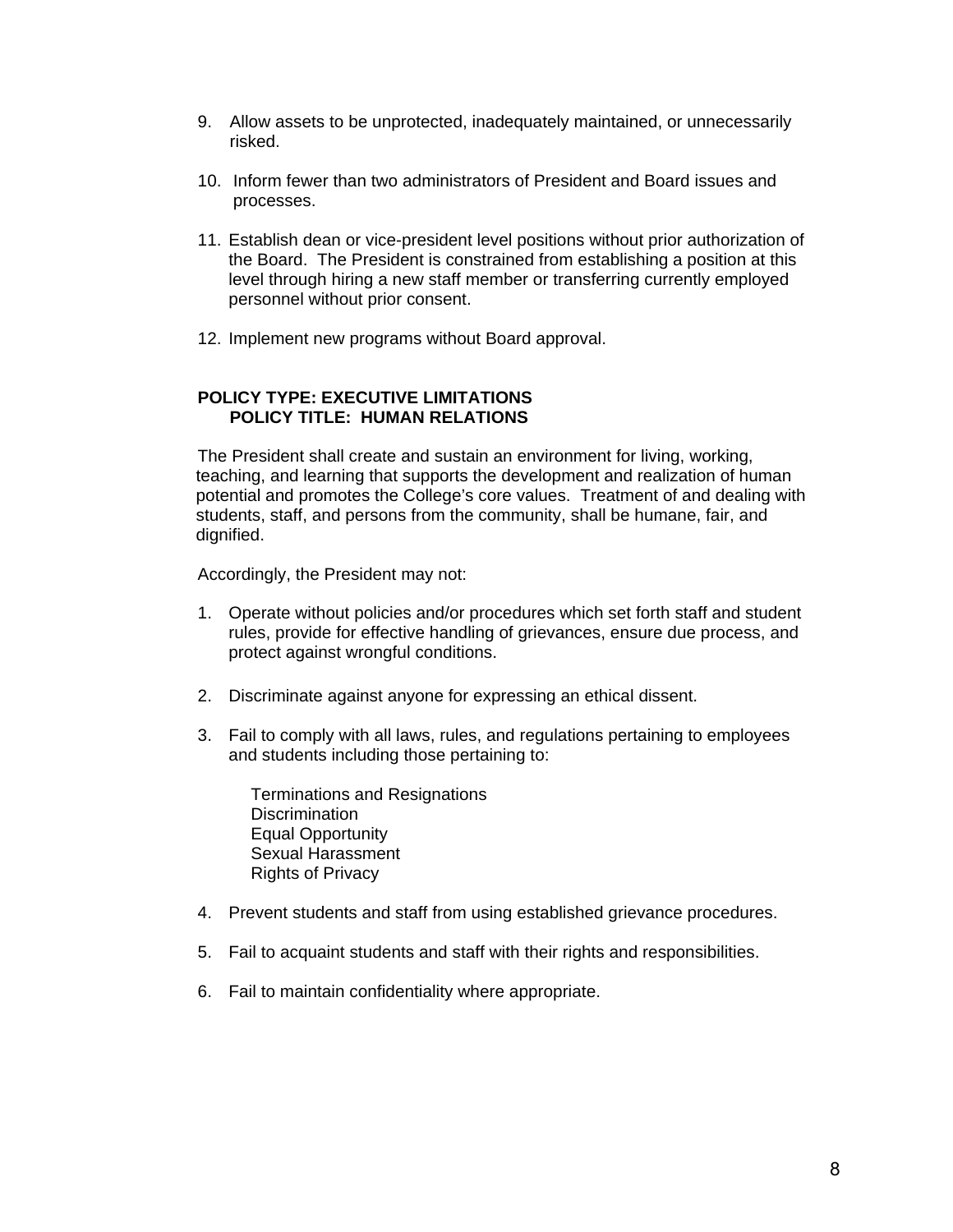## **POLICY TYPE: EXECUTIVE LIMITATIONS POLICY TITLE: COMPENSATION AND BENEFITS**

The President shall maintain fiscal integrity and a positive public image with respect to employment, compensation, and benefits to employees, consultants, and contract workers.

Accordingly, the President may not:

- 1. Change his or her own compensation and benefits.
- 2. Employ persons in positions considered permanent in nature without Board approval.
- 3. Employ full or part-time faculty whose credentials are not appropriate for the position.
- 4. Grant tenure without Board approval.
- 5. Sign a collective bargaining agreement without Board approval.
- 6. Establish current compensation and benefits which:
	- a. Deviate materially from the geographic or professional market for the skills employed, or become noncompetitive.

## **POLICY TYPE: EXECUTIVE LIMITATIONS POLICY TITLE: BUDGETING/FORECASTING**

Budgeting for any fiscal year shall follow Board ENDS priorities, control College financial risk, and accurately reflect projections of income and expenses. The President shall propose a budget after first seeking broad input from all College constituencies. Budgets will become effective upon approval by the Board. Any deviation shall require Board approval.

Accordingly, the President shall not:

- 1. Propose an unbalanced budget. Supporting information shall include: a reasonable projection of revenues and expenses, separation of capital and operational items, and planning assumptions.
- 2. Propose a budget which does not take into account Board ENDS priorities.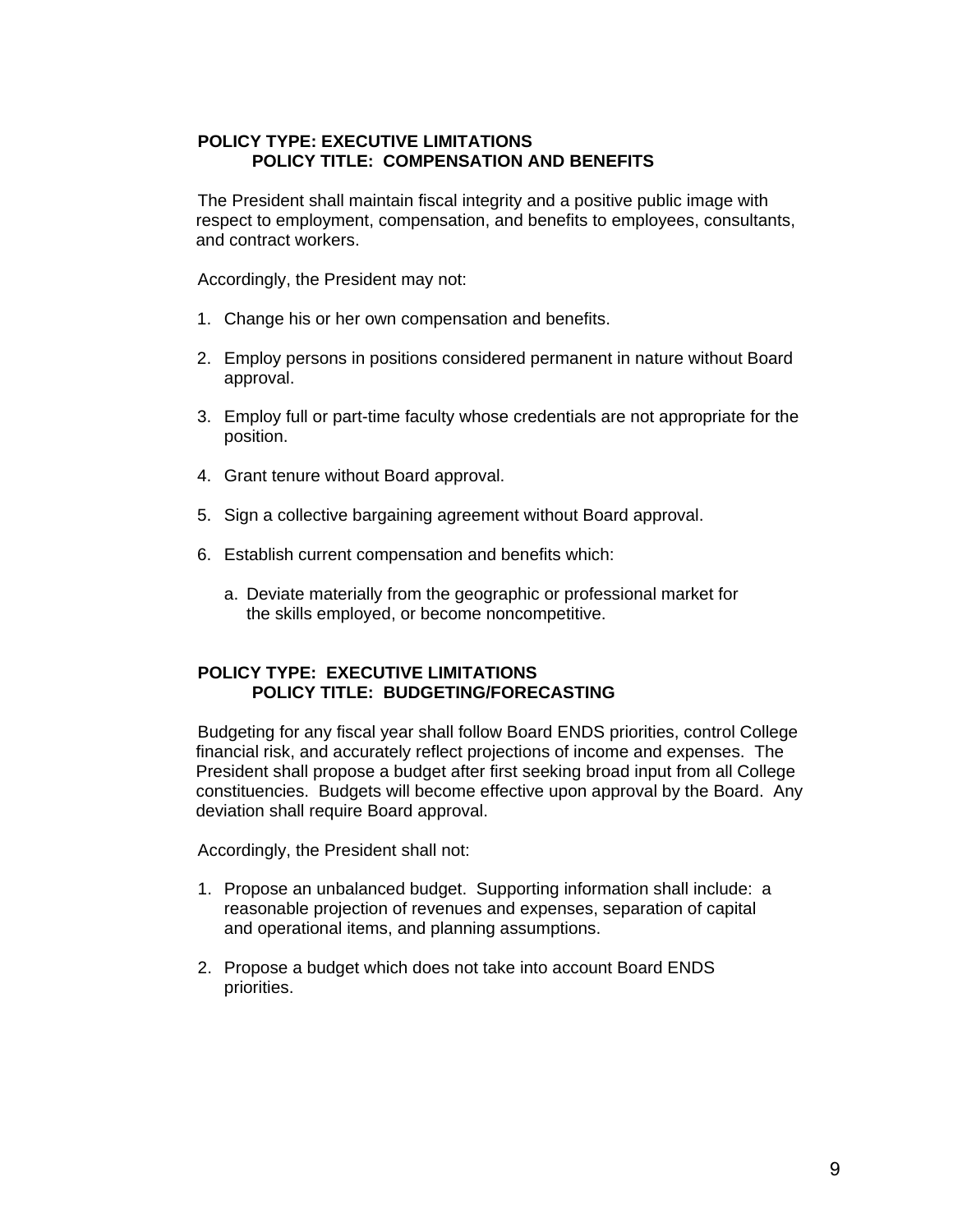- 3. Propose a budget which excludes adequate support for Board operations (fiscal audit, legal expenses, Board development and training, and Board membership fees), and non-compensation needs such as plant and facilities maintenance, instructional equipment, new program and course development, staff development, institutional research**,** etc.
- 4. Propose an unrestricted operating budget with a cash reserve of less than 10% for cash flow and contingency purposes.
- 5. Propose a budget which does not include a recommendation for staff and faculty salary increases.

## **POLICY TYPE: EXECUTIVE LIMITATIONS POLICY TITLE: FINANCIAL CONDITION**

The President shall administer the Board approved budget without material deviation from Board priorities in ENDS policies, and shall protect the College from financial risk.

It is material deviation to:

- 1. Indebt the organization in an amount greater than can be repaid by otherwise unencumbered revenues within the current fiscal year or can be repaid from accounts previously established by the Board for that purpose.
- 2. Expend funds from reserves, restricted, or designated accounts, except for the purposes for which the account was established, without prior Board approval.
- 3. Make any purchase or expend any funds without prudent protection against conflict of interest for over \$50,000. Purchases cannot be made without seeking at least three competitive quotes or sealed bids, submitted on prepared specifications. No purchase shall be made except on the basis of quality, cost, and service. Preference shall be given to local vendors who can provide like quality products and services, and who meet bid specifications within 5%. Any purchase or expenditure of \$50,000 or more requires Board approval.
- 4. Accept gifts or grants which obligate the College to make future expenditures of funds or human resources other than those created by the gift or grant without Board approval.
- 5. Accept gifts or grants which are not in the best interest of the College.
- 6. Fail to maintain cash reserves for positive cash flow and contingencies equal to at least 10% of the unrestricted operating budget.
- 7. Knowingly jeopardize aid from state, federal, or other funding sources before, during, or after the aided activity.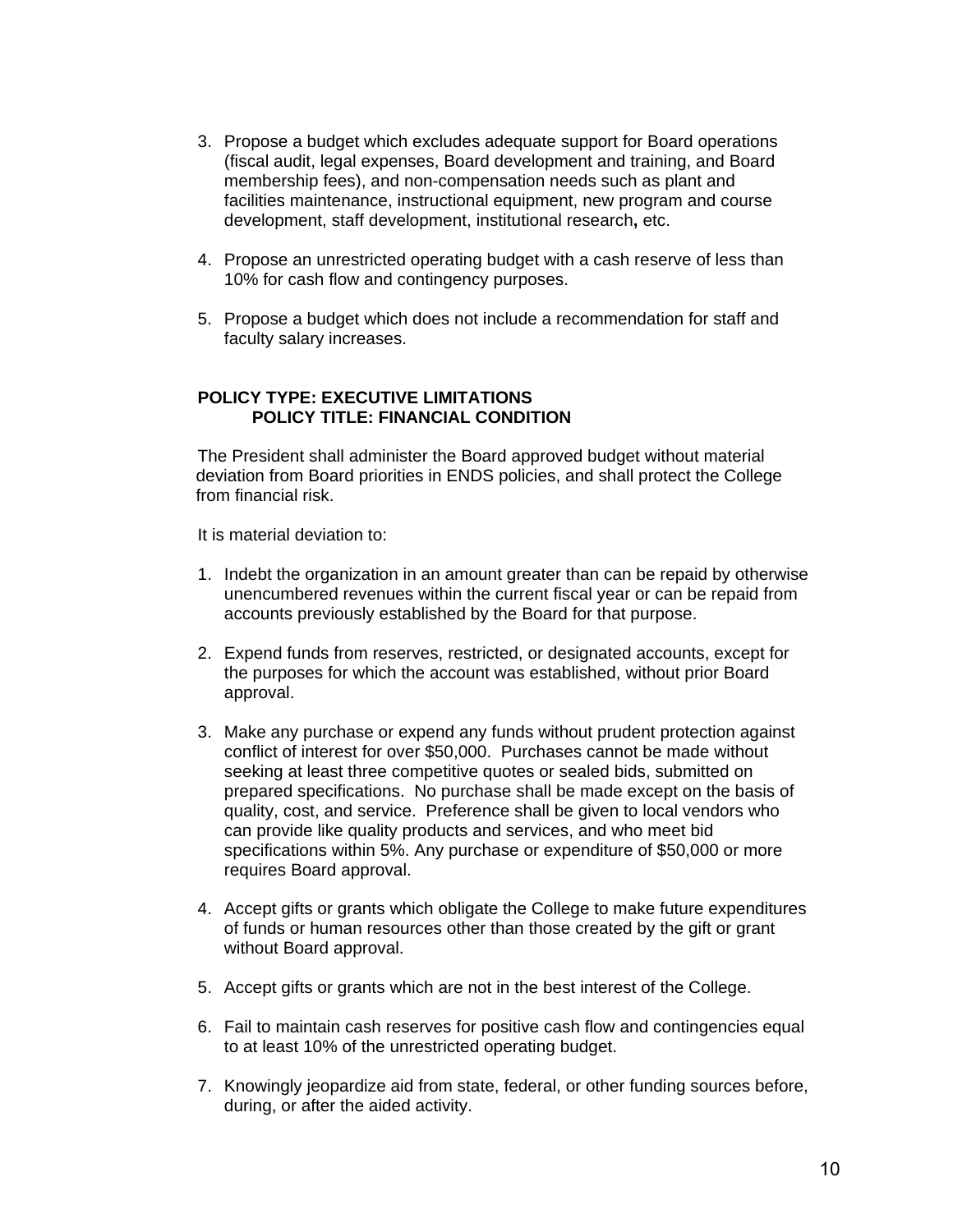- 8. Fail to provide a monthly report of the College's current financial condition.
- 9. Allow cash to drop below the amount needed to settle payroll and debts in a timely manner.
- 10. Allow tax payments or other government-ordered payments or filings to be overdue or inaccurately filed.

## **POLICY TYPE: EXECUTIVE LIMITATIONS POLICY TITLE: ASSET PROTECTION**

The President shall cause assets to be adequately maintained and protected from unnecessary risk.

Accordingly, the President may not:

- 1. Allow unbonded personnel access to material amounts of cash.
- 2. Permit plant and equipment to be subjected to improper wear and tear or inadequate maintenance.
- 3. Unnecessarily expose the College, the Board, or staff to claims of liability.
- 4. Receive, process, or disburse funds under controls which are not sufficient to meet the auditor's standards.
- 5. Invest funds in non-interest bearing accounts or in investments not permitted by Kansas law. Further, no investments shall be made without compliance with, in order of priority, the following principles: (a) security of the investment; (b) receiving favorable consistent interest earned on the investment; (c) local financial institutions receiving favorable consideration where (a) and (b) are relatively equal.
- 6. Acquire, encumber, or dispose of real property without Board approval.
- 7. Fail to protect property, information, and files from loss or damage.
- 8. Fail to protect the College's trademarks, copyrights, and intellectual property interests.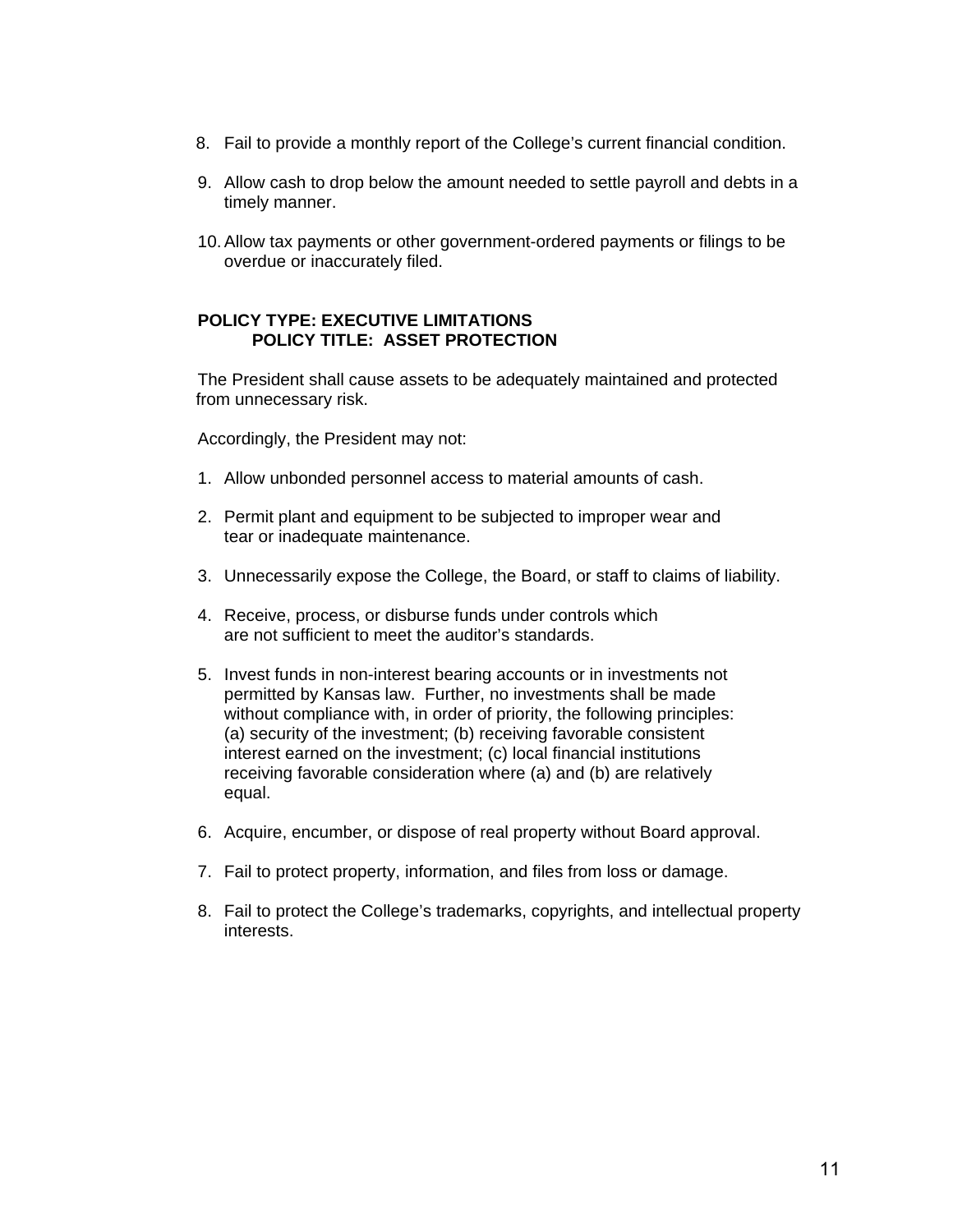## **POLICY TYPE: EXECUTIVE LIMITATIONS POLICY TITLE: COMMUNICATION AND COUNSEL TO THE BOARD**

The President shall keep the Board adequately informed.

Accordingly, the President shall not:

- 1. Fail to make the Board aware of relevant trends, anticipated adverse media coverage, actual or anticipated legal actions, or material external and internal changes, particularly changes in the assumptions upon which any Board policy has previously been established.
- 2. Fail to advise the Board if, in the President's opinion, the Board is not in compliance with its own policies on Governance Process and Board-Staff Relationship, particularly in the case of Board behavior which is detrimental to the working relationship between the Board and the President.
- 3. Present information in an inappropriate form that is inaccurate, incomplete, or misleading.
- 4. Fail to report in a timely manner an actual or anticipated non-compliance with any Board policy.
- 5. Fail to deal with the Board as a whole, except when: (a) fulfilling individual requests for information, or (b) responding to officers or committees duly charged by the Board.
- 6. Neglect to submit monitoring data required by the Board (see Board President Relationship policy on Monitoring Executive Performance) in a timely, accurate, and understandable fashion, directly addressing provisions of the Board policies being monitored.
- 7. Fail to provide a mechanism for official Board, officer, or committee communications.

# **8. Incidental Information and Discussion Items**

- *Discussion of distribution of Community Report*  Chairman Feldt has requested time to discuss with the Trustees the distribution of the Board's Community Report.
- *President's report of monthly activities for August:* 
	- 08/01 Met with Ernie Lehman Attended Booster Club Meeting Met with Sheila Frahm, Executive Director of KACCT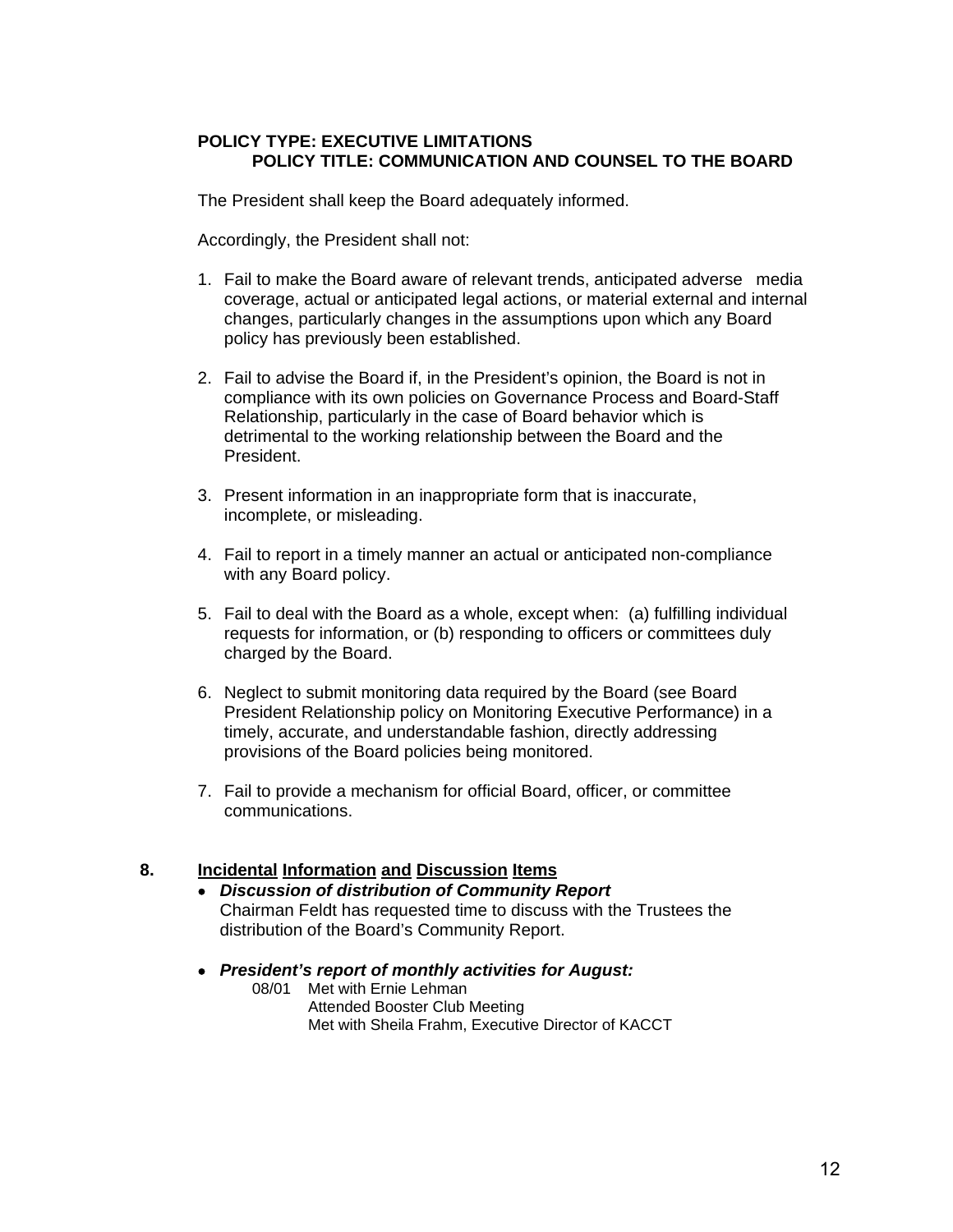- 08/02 Facilitated Board Advance Attended Special Board Meeting Attended Foundation Board Meeting 08/03 Attended Great Bend Chamber Coffee Attended Region VI Meeting – Cowley CCC
- 08/04 Attended KJCCC Meeting Cowley CCC Facilitated Special Board Meeting
- 08/07 Facilitated President's Staff Meeting Attended Library Renovation Press Release Meeting
- 08/08 Attended Ellinwood Rotary Club Meeting Facilitated Budget Hearing/Board Meeting
- 08/09 Conducted Campus Walkabout
- 08/10 Met with Mark Bretches, Howard Partington & Dean Akings Met with James Wright (Midwest Energy) Attended Great Bend Chamber Coffee Met with Nancy Peschka, Sharon Mallard & Darnell Holopirek
- 08/11 Met with Chairman Feldt Attended New Faculty Orientation Attended College Advantage Faculty Meeting (GBHS) Toured Ellsworth Correctional Facility
- 08/14 Participated in Parent Orientation Activity
- 08/15 Facilitated President's Forum Attended Ellinwood Rotary Club
- 08/16 Participated in Student Orientation Toured Fort Riley and Met with Faculty and Staff Attended Student BBQ and Fashion Show
- 08/17 Attended Photo & Press Release re: Danny Biggs
- 08/18 Met with Chairman Feldt Met with Chris Thomas (CKMC) Attended New Faculty Get-Acquainted Supper
- 08/21 Facilitated President's Staff Meeting Attended "Meet the Cougars" Event
- 8/22 Met with Bob Dalke Attended Ellinwood Rotary Club Meeting
- 08/23 Attended Kiwanis Club Meeting Attended Student Casino Night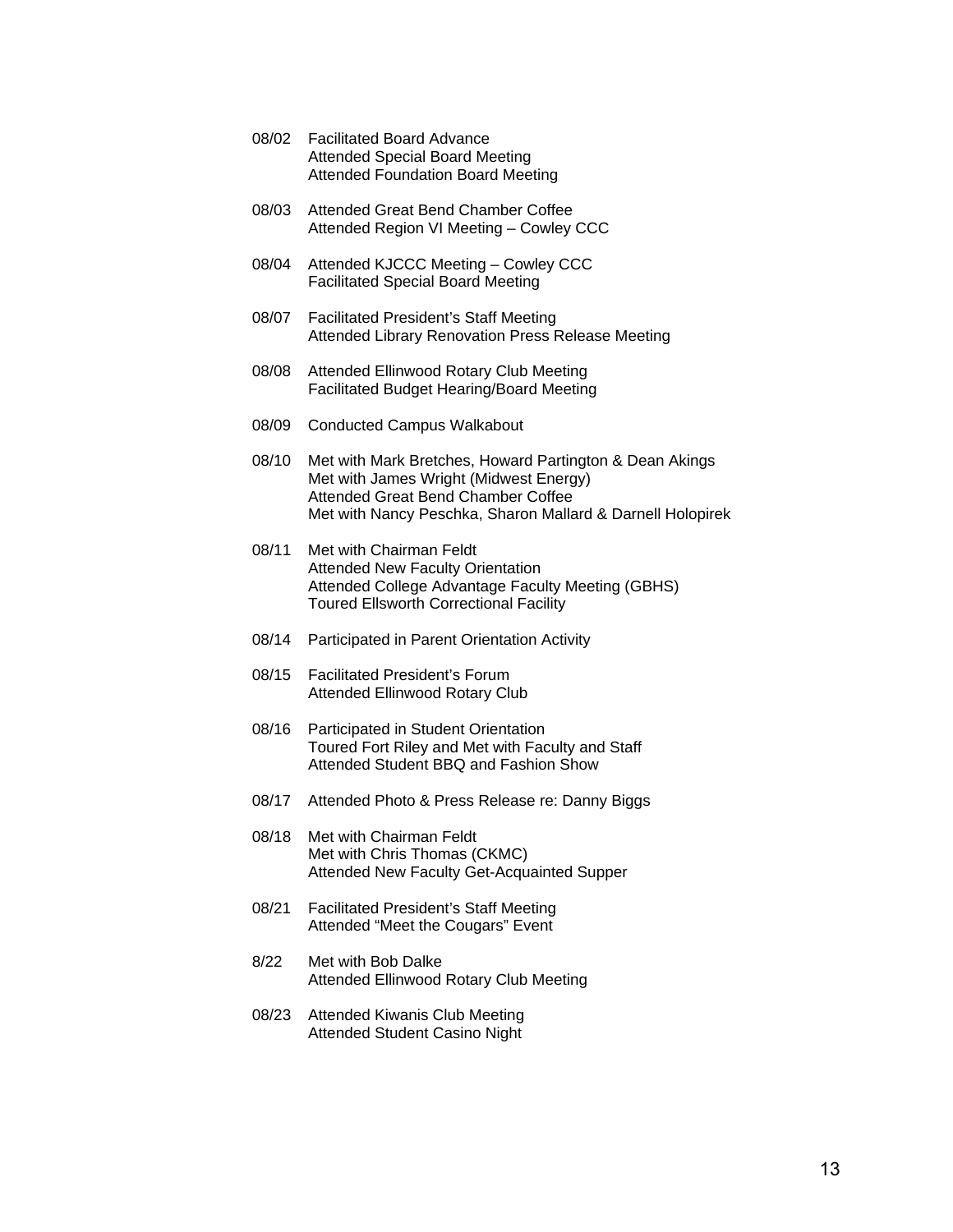- 08/24 Met with Mike Minton (Cougar Booster) Attended Hoisington Koffee Klatsch Met with Fort Riley Troop School Instructors Toured Ed Services with Dr. Rodriguez
- 08/25 Met with Chairman Feldt Attended Men's Dinner at Ron Koelsch Farm
- 08/26 Attended Wheat Bowl Brunch Attended Foundation Dinner, Auction, Dance
- 08/28 Facilitated President's Staff Meeting Met with Dr. Tom Vernon, USD #428 Superintendent
- 08/29 Attended Foundation Administrative Meeting Attended Silver Cougar Club Welcome Reception
- 08/30 Attended Kan-Ed Meetings in Lawrence
- 08/31 Met with Boyd King (Hoisington National Bank)
- *KACCT update by Trustee Johnson*  Trustee Johnson will report on the recent KACCT annual meeting in Wichita.
- *KBOR update by Dr. Heilman*  Dr. Heilman will report on the recent COP meeting held in Wichita as well as KBOR activities.
	- *Financial Statement*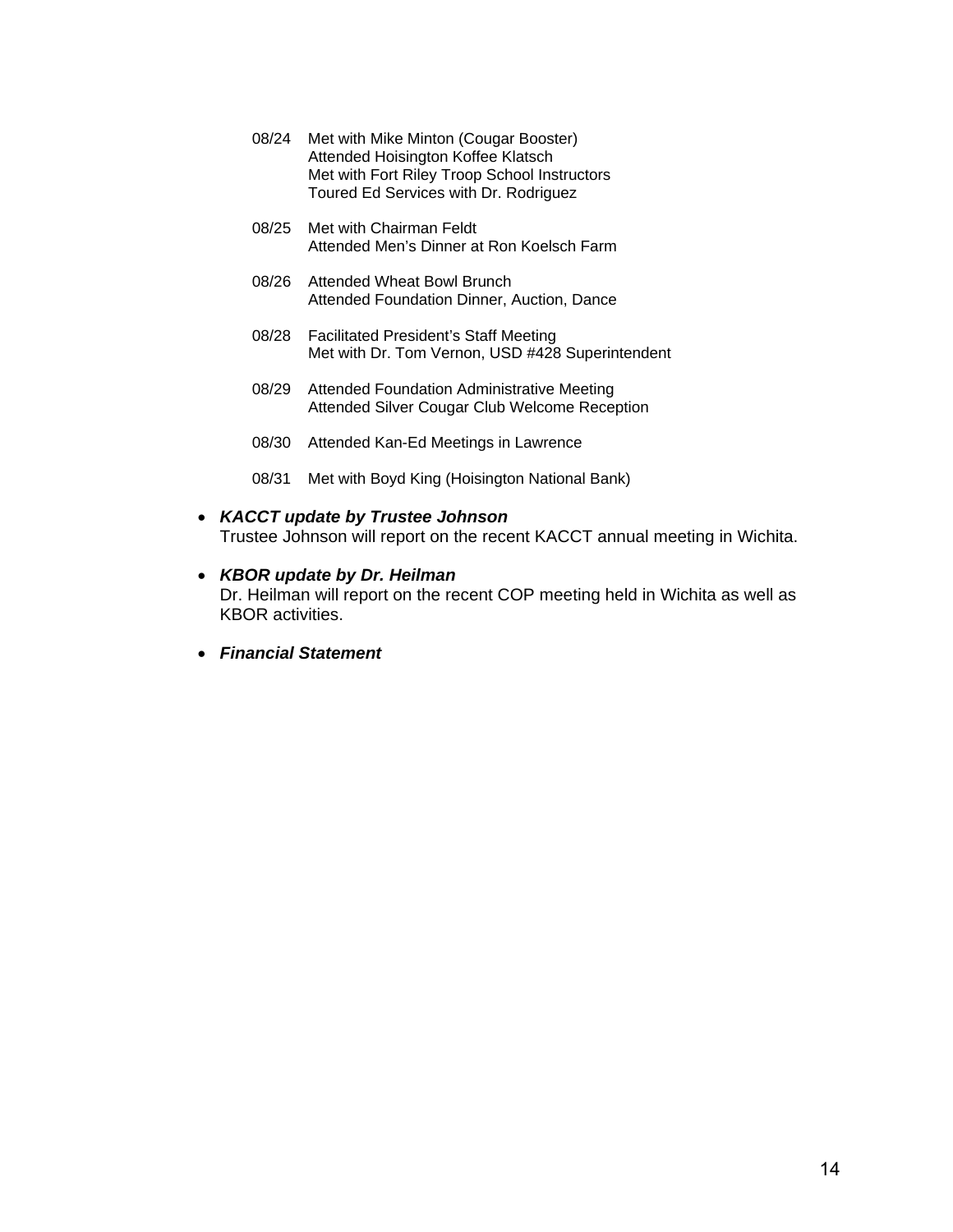# BARTON COUNTY COMMUNITY COLLEGE GENERAL, VOCATIONAL, AND EMPLOYEE BENEFITS FUNDS FLOW ACTIVITY PERIOD ENDED AUGUST 31, 2006

|                                  | <b>PERIOD</b>              |              |            |                  |  |
|----------------------------------|----------------------------|--------------|------------|------------------|--|
|                                  | 2006-07                    | <b>ENDED</b> | <b>YTD</b> | $\frac{0}{0}$    |  |
|                                  | <b>BUDGET</b>              | 8/31/06      | AVAILABLE  | <b>AVAILABLE</b> |  |
| Fund Balance, Beginning          | \$4,701,729                | \$4,701,729  |            |                  |  |
| <b>Tuition and Fees</b>          | 6,766,000                  | 1,462,794    | 5,303,206  | 78.38%           |  |
| <b>Property Taxes</b>            | 6,037,000                  | 0            | 6,037,000  | 100.00           |  |
| <b>State Aid</b>                 | 7,350,000                  | 4,049,648    | 3,300,352  | 44.90            |  |
| <b>Other Taxes</b>               | 870,000                    | $\Omega$     | 870,000    | 100.00           |  |
| Other                            | 909,000                    | 112,333      | 796,667    | 87.64            |  |
| <b>Total Revenue</b>             | 21,932,000                 |              |            | 74.35            |  |
| Expenditures:                    |                            |              |            |                  |  |
| Instruction                      | 11,370,000                 | 1,231,750    | 10,138,250 | 89.17            |  |
| <b>Academic Support</b>          | 2,222,000                  | 551,087      | 1,670,913  | 75.20            |  |
| <b>Student Services</b>          | 2,071,000                  | 358,709      | 1,712,291  | 82.68            |  |
| <b>Institutional Support</b>     | 3,314,000                  | 741,819      | 2,572,181  | 77.62            |  |
| <b>Physical Plant Operations</b> | 2,661,000                  | 357,925      | 2,303,075  | 86.55            |  |
| <b>Total Expenditures</b>        | 21,638,000                 | 3,241,290    | 18,396,710 | 85.02%           |  |
| Fund Balance, Ending             | \$4,995,729                | \$7,085,214  |            |                  |  |
|                                  | ========================== |              |            |                  |  |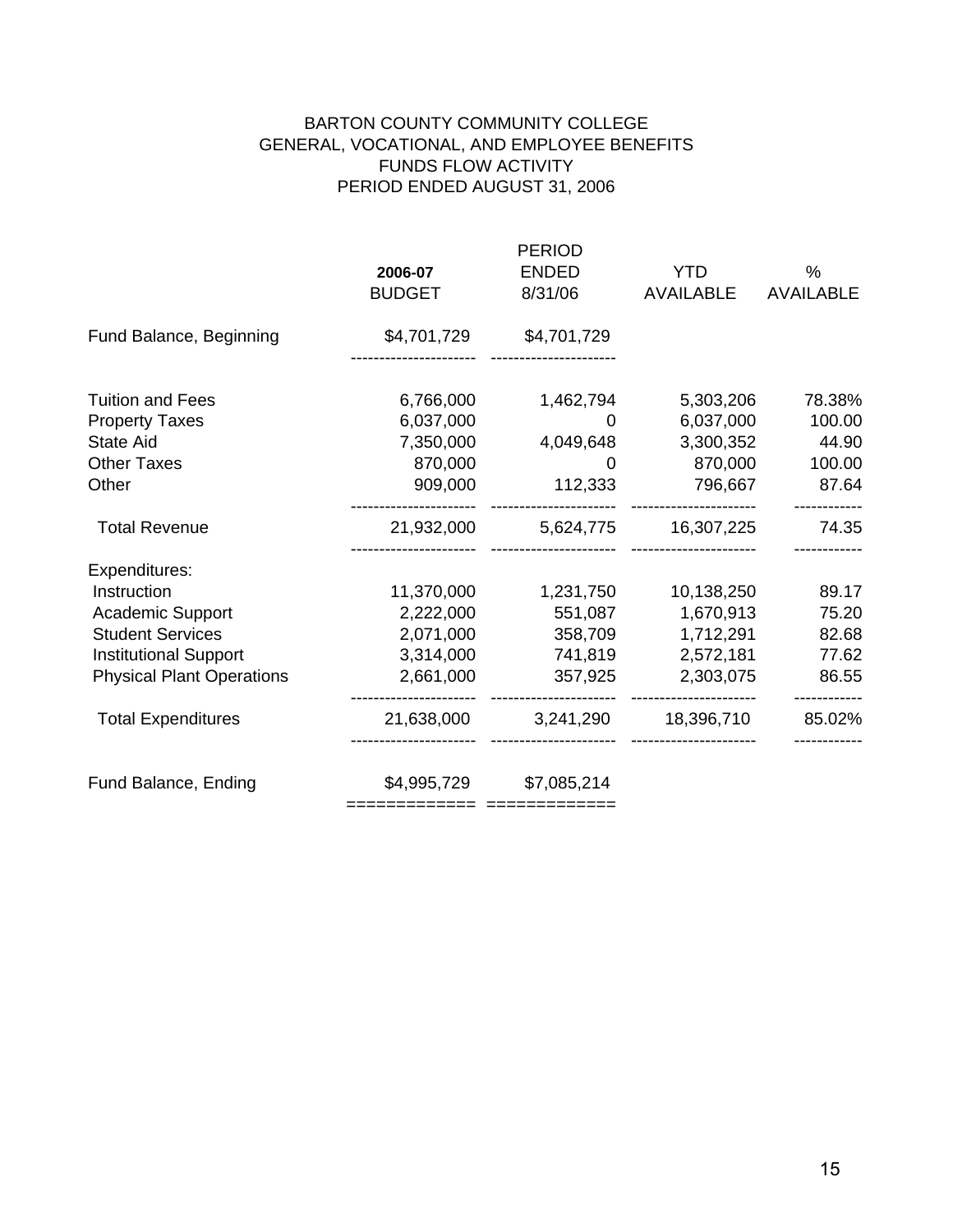# BARTON COUNTY COMMUNITY COLLEGE AUXILIARY FUNDS FUNDS FLOW ACTIVITY PERIOD ENDED AUGUST 31, 2006

|                           | 2006-07<br><b>BUDGET</b> | <b>PERIOD</b><br><b>ENDED</b><br>8/31/06 | <b>YTD</b><br><b>AVAILABLE</b> | $\frac{0}{0}$<br><b>AVAILABLE</b> |
|---------------------------|--------------------------|------------------------------------------|--------------------------------|-----------------------------------|
| Fund Balance, Beginning:  | 845,469                  | 845,469                                  |                                |                                   |
| Revenues:                 |                          |                                          |                                |                                   |
| <b>Student Fees</b>       | 200,000                  | 22,627                                   | 177,373                        | 88.69%                            |
| <b>Housing Revenues</b>   | 1,100,000                | 547,599                                  | 552,401                        | 50.22                             |
| <b>Food Service</b>       | 650,000                  | 8,790                                    | 641,210                        | 98.65                             |
| <b>Bookstore</b>          | 900,000                  | 272,751                                  | 627,249                        | 69.69                             |
| Other                     | 20,000                   | 2,770                                    | 17,230                         | 86.15                             |
| <b>Total Revenues</b>     | 2,870,000                |                                          | 854,537 2,015,463              | 70.23                             |
| Expenditures:             |                          |                                          |                                |                                   |
| <b>Salaries</b>           | 290,000                  | 52,603                                   | 237,397                        | 81.86                             |
| Books & Supplies          | 800,000                  | 243,143                                  | 556,857                        | 69.61                             |
| Maintenance & Supplies    | 180,000                  | 34,282                                   | 145,718                        | 80.95                             |
| <b>Food Service</b>       | 910,000                  | 62,403                                   | 847,597                        | 93.14                             |
| <b>Utilities</b>          | 190,000                  | 18,119                                   | 171,881                        | 90.46                             |
| Lease payments            | 200,000                  | 52,604                                   | 147,396                        | 73.70                             |
| Equipment                 | 200,000                  | 2,058                                    | 197,942                        | 98.97                             |
| <b>Total Expenditures</b> | 2,770,000                |                                          | 465,212 2,304,788              | 83.21%                            |
| Fund Balance, Ending      | 945,469                  | 1,234,794                                |                                |                                   |

= ============= ============